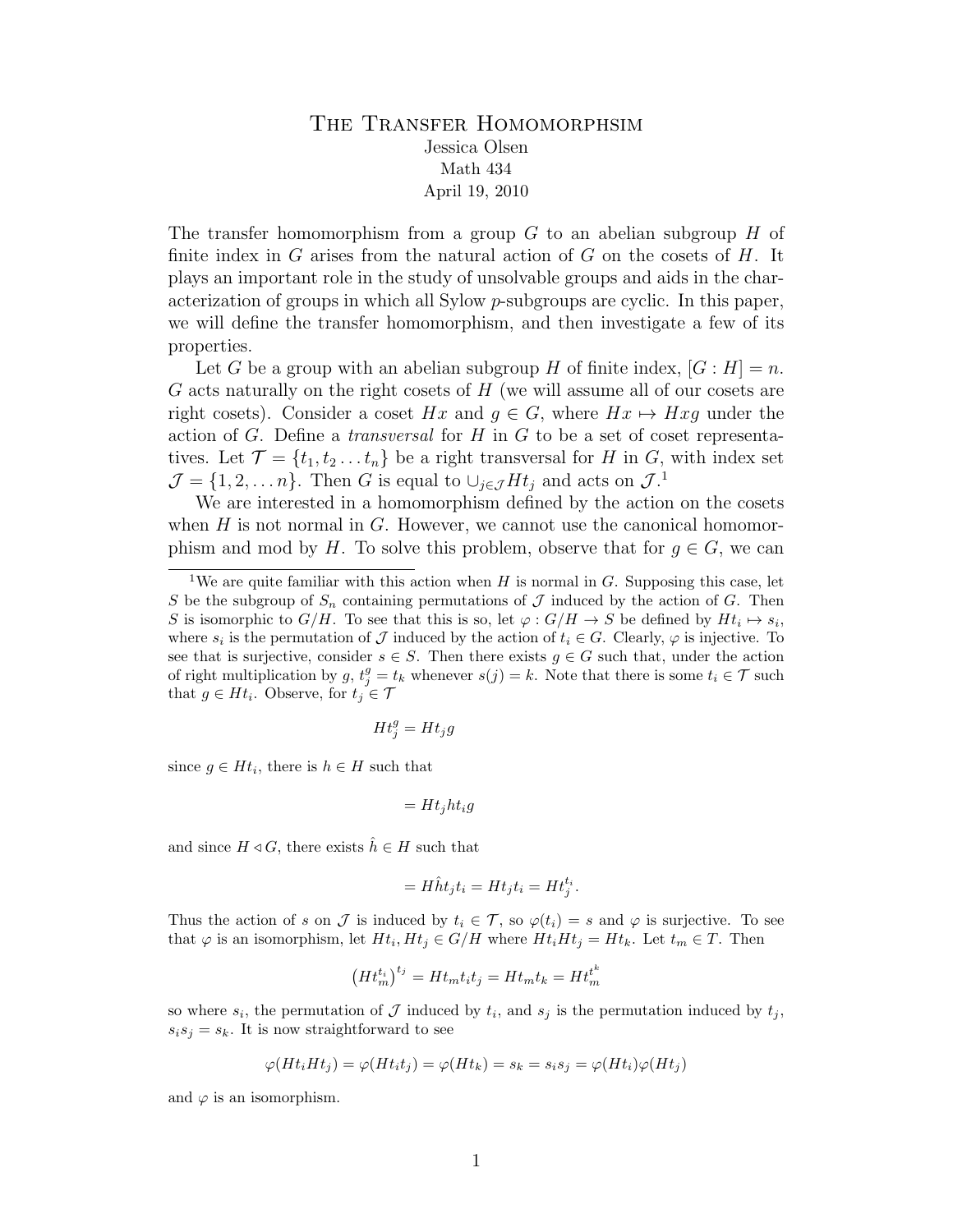define the action of G on  $\mathcal{J}$ , and our cosets, in the following natural way.

$$
(Ht_j)^g = Ht_{j^g} = H(t_jg)
$$

Moreover, under this action for all  $j \in \mathcal{J}$  there exists a unique  $h_{j,g} \in H$ such that

$$
t_{j^g} = h_{j,g} t_j g.
$$

Define the transfer homomorphism  $\tau : G \to H$ ,

$$
\tau(g) = \prod_{j \in \mathcal{J}} h_{j,g}.
$$

Note that this product is well-defined as  $H$  is abelian. This somewhat unusual definition in fact gives rise to a homomorphism from  $G$  to  $H$ .

**Proposition 1.** The transfer  $\tau_{G\to H}$  is a homomorphism from G to H.

*Proof.* Observe that for  $a, b \in G$ ,  $t_j \in \mathcal{T}$ ,

$$
t_{j^{ab}} = h_{j^a,b}(t_{j^a})b
$$
  
=  $h_{j^a,b}(h_{j,a}t_ja)b$   
=  $h_{j^a,b}h_{j,a}t_j(ab).$ 

Then, we see

$$
\tau(ab) = \prod_{j \in \mathcal{J}} h_{j^a, b} h_{j, a}
$$

$$
= \prod_{j \in \mathcal{J}} h_{j, a} \prod_{j \in \mathcal{J}} h_{j^a, b}
$$

so, recalling that  $a$  induces a permutation on  $\mathcal{J},$ 

$$
= \prod_{j \in \mathcal{J}} h_{j,a} \prod_{j \in \mathcal{J}} h_{j,b}
$$

$$
= \tau(a)\tau(b).
$$

 $\Box$ 

While it may seem initially implausible that the transfer is indeed a homomorphism, there is another property which we require for  $\tau$  to be well-defined.

## **Proposition 2.** The transfer  $\tau_{G\to H}$  is independent of the choice of transversal.

*Proof.* Let S and T be transversals for H in G, each indexed by J. Recall our original definition  $t_{j} = h_{j,g} t_{j} g$ . We shall label this action  $s_{j} = h_{j,g}^{*} s_{j} g$  for  $h^* \in H$ . Because  $\mathcal T$  and  $\mathcal S$  are transversals for the same subgroup of  $G$ , and therefore the same set of cosets, we can use the same index from  $\mathcal J$  to index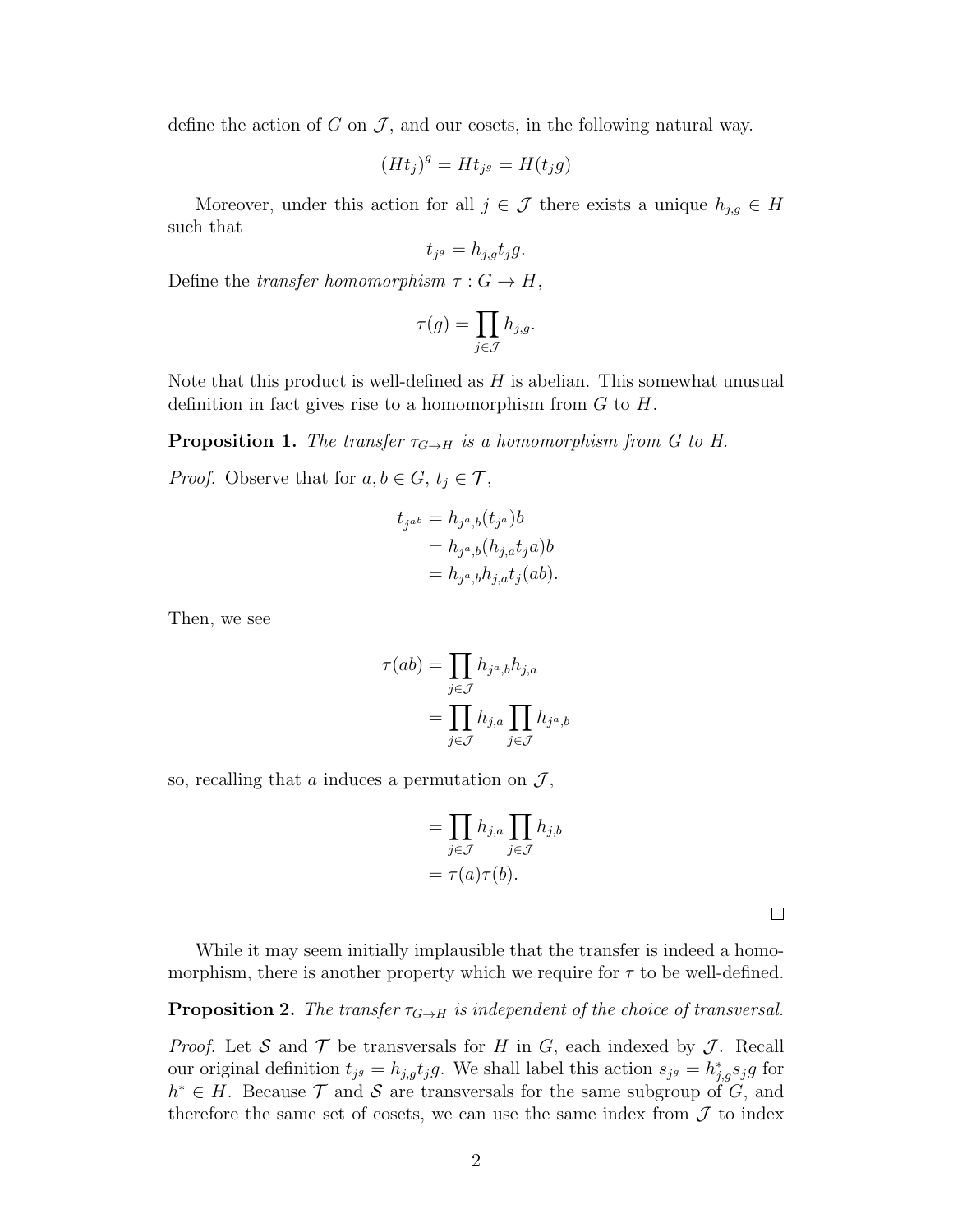each. If  $Ht_i = Hs_i$ , then for  $h \in H$ , there exists  $\hat{h} \in H$  such that  $ht_i = \hat{h}s_i$ . Therefore,  $\hat{h}^{-1}ht_i = s_i$ . Thus we have shown that for each  $t_i \in \mathcal{T}$ , there exists  $\gamma_j \in H$  such that  $\gamma_j t_j = s_j$ . Recalling our initial equality,  $t_{j} = h_{j,g} t_j g$ , we proceed. Let  $a \in G$ .

$$
\gamma_{j^a}(h_{j,a}t_ja) = \gamma_{j^a}t_{j^a}
$$
  
=  $s_j^a$   
=  $h_{j,a}^*s_ja$   
=  $h_{j,a}^*\gamma_jt_ja$ 

This implies  $h_{j,a}^* = \gamma_{j,a} h_{j,a} \gamma_j^{-1}$  $j^{-1}$ . Evaluating the transfer,  $\tau^*$ , with respect to our transversal,  $S$ , we obtain

$$
\tau^*(a) = \prod_{j \in \mathcal{J}} h_{j,a}^*
$$

$$
= \prod_{j \in \mathcal{J}} \gamma_{j} a h_{j,a} \gamma_j^{-1}.
$$

Therefore, once again as a is a permutation of  $\mathcal J$  and  $\gamma_i$  is in our abelian subgroup  $H$ ,

$$
= \prod_{j \in \mathcal{J}} h_{j,a}
$$

$$
= \tau(a).
$$

Which holds for all  $a \in G$ . Thus  $\tau = \tau^*$ , and the transfer homomorphism is independent of the transversal with which it is evaluated.  $\Box$ 

In addition, the transfer homomorphism is transitive across nested subgroups.

**Proposition 3.** Let G be a group, B an abelian subgroup of G with finite index and A a subgroup of B again with finite index (where  $A \leq B$  is necessarily abelian). Then  $\tau_{G\to A} = \tau_{B\to A} \circ \tau_{G\to B}$ .

*Proof.* Let  $|G : B| = n$  and  $\{x_1, x_2, \ldots x_n\}$  be a transversal for B in G indexed by  $\mathcal{J} = \{1, 2 \ldots n\}$ . Let  $|B : A| = m$  and let  $\{y_1, y_2, \ldots y_m\} \subseteq B$  be a transversal for A in B indexed by  $\mathcal{L} = \{1, 2 \dots m\}$ . Then as  $G = \bigcup_{j=1}^{n} Bx_i$ and  $B = \bigcup_{l=1}^{m} Ay_l$ ,

$$
G = \bigcup_{j \in \mathcal{J}} \left( \bigcup_{l \in \mathcal{L}} Ay_l \right) x_j.
$$

That is  $\{y_l x_j | l \in \mathcal{L}, j \in \mathcal{J}\}\$ is a transversal for A in G if each coset  $Ay_l x_j$  is distinct. To see this is the case, suppose  $Ayx = A\hat{y}\hat{x}$ . Then  $x\hat{x}^{-1} \in A\hat{y} \subseteq B$ , and  $Bx = B\hat{x}$ . Since there is one representative per coset in our transversal,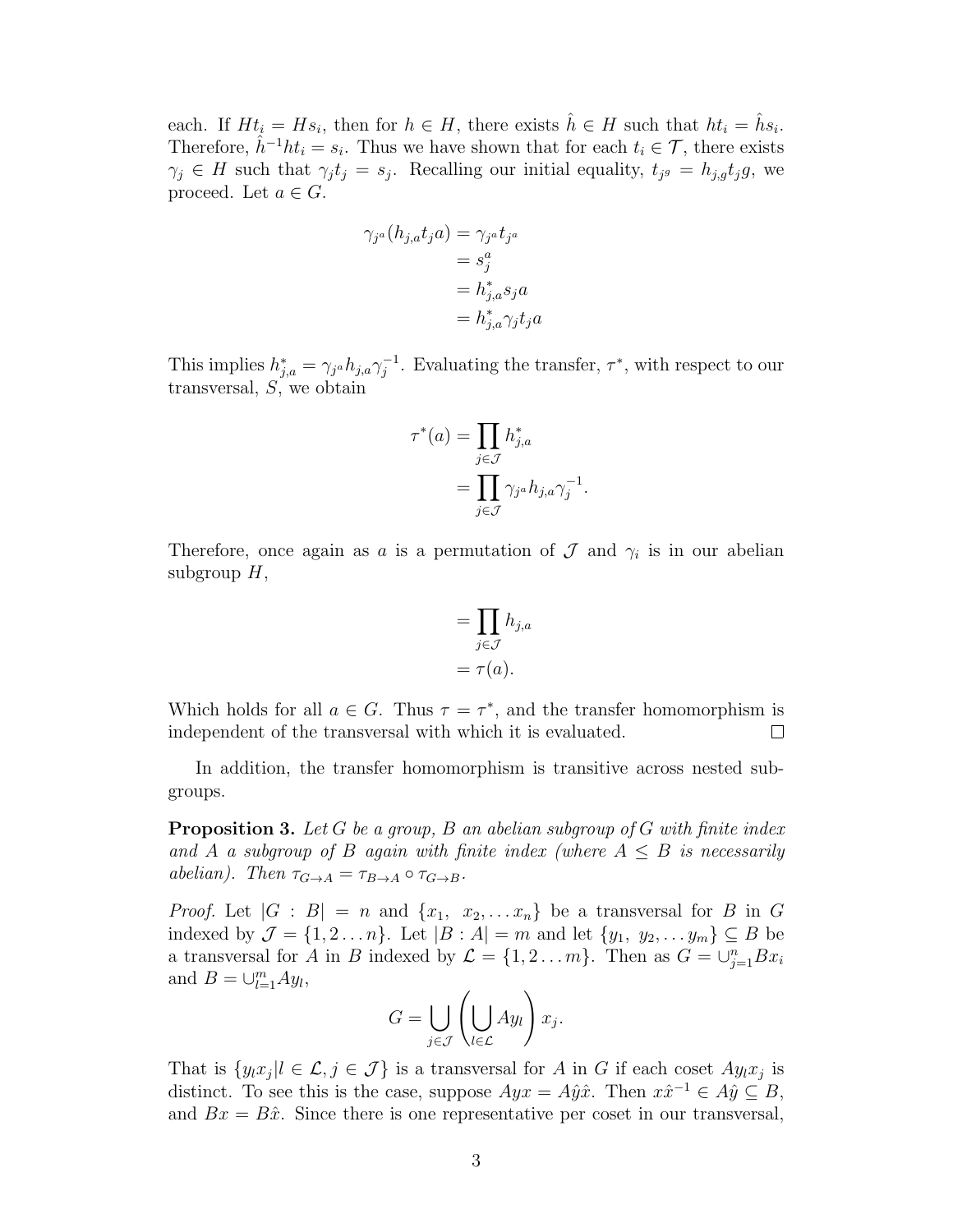$x = \hat{x}$ , hence we see also  $y = \hat{y}$ . Thus each coset is distinct and we have a transversal for A in G. For  $g \in G$ , recall

$$
x_{j^g} = b_{jg} x_j g
$$
  
=  $a_{jlg} y_l x_j g$ .

Note that for a particular  $a_{jlg}$  which is dependent upon j, l and g, there exists  $y_l$  such that  $b_{jg} = a_{jgl}y_l$ .

$$
\tau_{G\to A}(g)=\prod_{j\in \mathcal{J}}\left(\prod_{l\in \mathcal{L}}a_{jlg}\right)
$$

which, by the definition of the transfer  $\tau_{B\to A}$ 

$$
= \prod_{j \in \mathcal{J}} \tau_{B \to A}(b_{j g})
$$

as the transfer is a homomorphism,

$$
= \tau_{B \to A} \left( \prod_{j \in J} b_{jg} \right)
$$

$$
= \tau_{B \to A} \circ \tau_{G \to B}
$$

 $\Box$ 

again by the definition of the transfer.

With some basic properties of the transfer in hand, we approach it on a computational level. With a clever choice of transversal,  $\tau_{G\mapsto H}$  will not be as difficult to compute as it may first appear. Consider the action of  $G$  on its right cosets  $\{Ht_1, Ht_2 \ldots Ht_n\}$  by right multiplication. For  $a \in G$ , an orbit of a will have the form

$$
\{Hs_ia, Hs_ia^2 \dots Hs_ia^{n_i-1}\}
$$

where  $n_i$  is the first power of a in  $Hs_i$ . If a has k distinct orbits, then  $[G:H] = n = \sum_{i=1}^{k} n_i$ . Note that  $n_i | G$  as a consequence of the orbit-stabilizer theorem. Then  $\{s_i a^j | 1 \le i \le k, 1 \le j \le n_j\}$  is a very useful transversal for computing the image of a. Observe that for  $t \leq n_i - 1$ ,

$$
(s_i a^t)^a = s_i a^{t+1} = h_{(s_i a^t, a)} s_i a^t a.
$$

(Note we have slightly abused notation and indexed our subgroup element with a transversal element and a group element.) This implies that  $h_{(s_i a^t, a)} = 1$ . We now consider the case when  $t = n_i - 1$ .

$$
s_i a^{n_i} = s_i = h_{(s_i a^{n_i - 1}, a)} s_i a^{n_i - 1} a
$$

4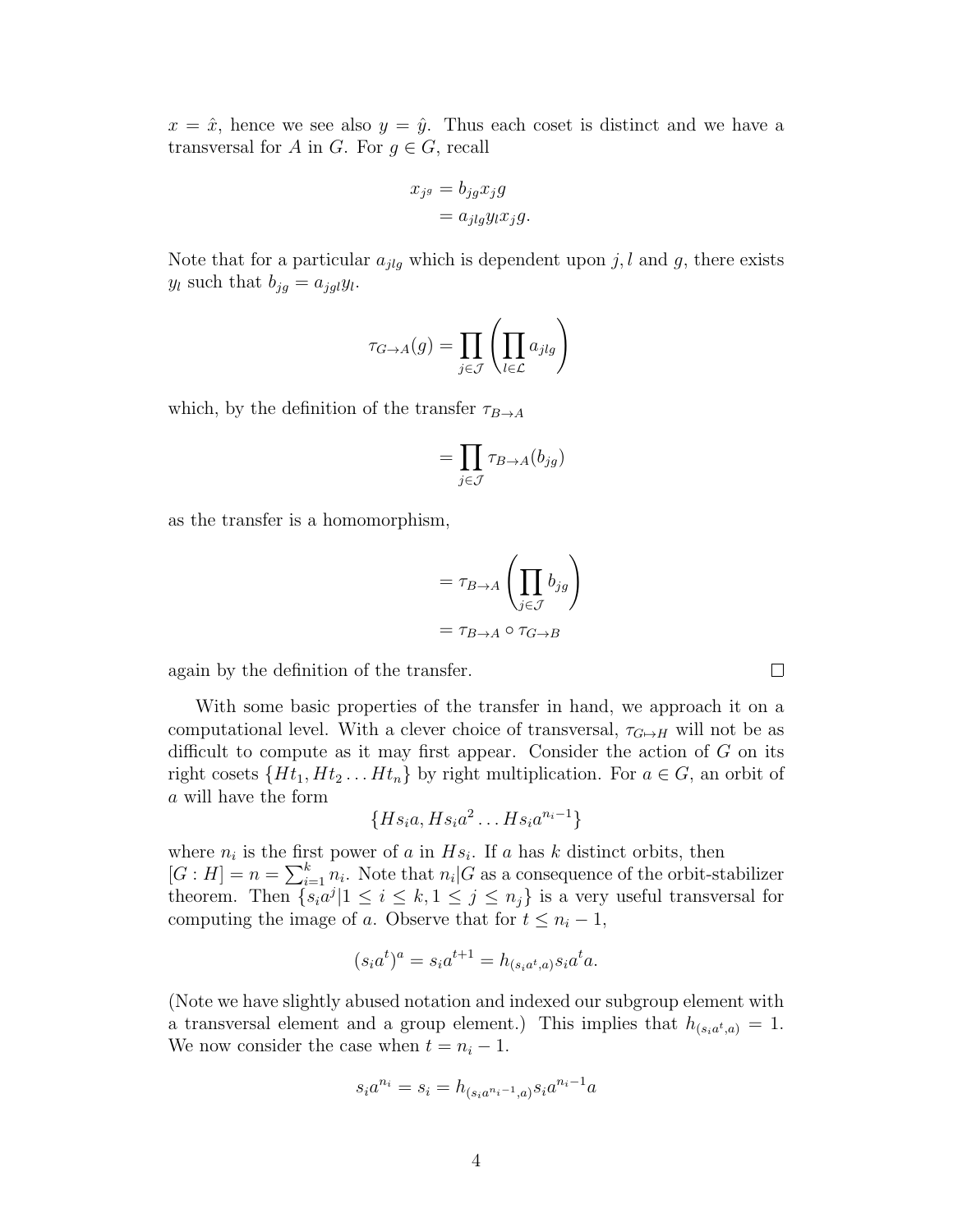Therefore  $h_{(s_i a^{n_i-1}, a)} = s_i a^{n_i} s_i^{-1}$  $i_i^{-1}$ , which we see is in H as  $Hs_i a^{l_i} = Hs_i$ . Since in the *i*<sup>th</sup> orbit it is only when  $t = n_i - 1$  that  $h_{(s_j a^t, a)} \neq 0$ , we can evaluate our transfer

$$
\tau(a) = \prod_{\substack{\{s_i a^j \mid 1 \le i \le k, \\ 1 \le j \le n_j\}}} h_{(s_i x^j, x)}
$$

$$
= \prod_{i=1}^k \left( \prod_{j=0}^{n_i} h_{(s_i x^j, x)} \right)
$$

$$
= \prod_{i=1}^k s_i a^{n_i} s_i^{-1}.
$$

Thus, to compute  $\tau(a)$ , it suffices to find a representative for the i<sup>th</sup> orbit of a's action upon the cosets of H, calling it  $s_i$ . When  $n_i$  is the size of the orbit, then take  $a^{n_i}$  and conjugate it by  $s_i$ . The product of these over all orbits gives  $\tau(a)$ . This has particularly interesting consequences when H is in the center of G.

**Theorem 1.** Let  $H \subseteq Z(G)$ . Then  $\tau_{G \to H}$  is an endomorphism of G given by the mapping  $a \mapsto a^n$ .

*Proof.* Continuing with the notation from above, as  $s_i a^{l_i} s_i^{-1} = h$  for some  $h \in H$ , it follows that

$$
a^{l_i} = s_i^{-1} h s_i = s_i^{-1} s_i h = h
$$

as  $h \in Z(G)$ . Thus  $s_i a^{l_i} s_i^{-1} = a^{l_i}$ . So

$$
\tau(a) = \prod_{i=1}^{k} s_i a^{n_i} s_i^{-1}
$$

$$
= \prod_{i=1}^{k} a^{n_i}
$$

$$
= a^{\sum_{i=1}^{k} n_i}
$$

$$
= a^n
$$

As our selection of a was arbitrary, this is indeed our desired endomorphism.

 $\Box$ 

The preceding result helps to develop an intuition why the transfer is employed in the abelianization of groups. Another such result follows. The elements of  $H$  in the image of the transfer have a curious relationship to elements of the normalizer of  $H$  in  $G$ .

**Lemma 1.** Let  $H \leq G$ , H abelian and of finite index in G. Let  $b \in N_G(H)$ , and  $a \in G$ . Then  $\tau(a)$  and b commute.